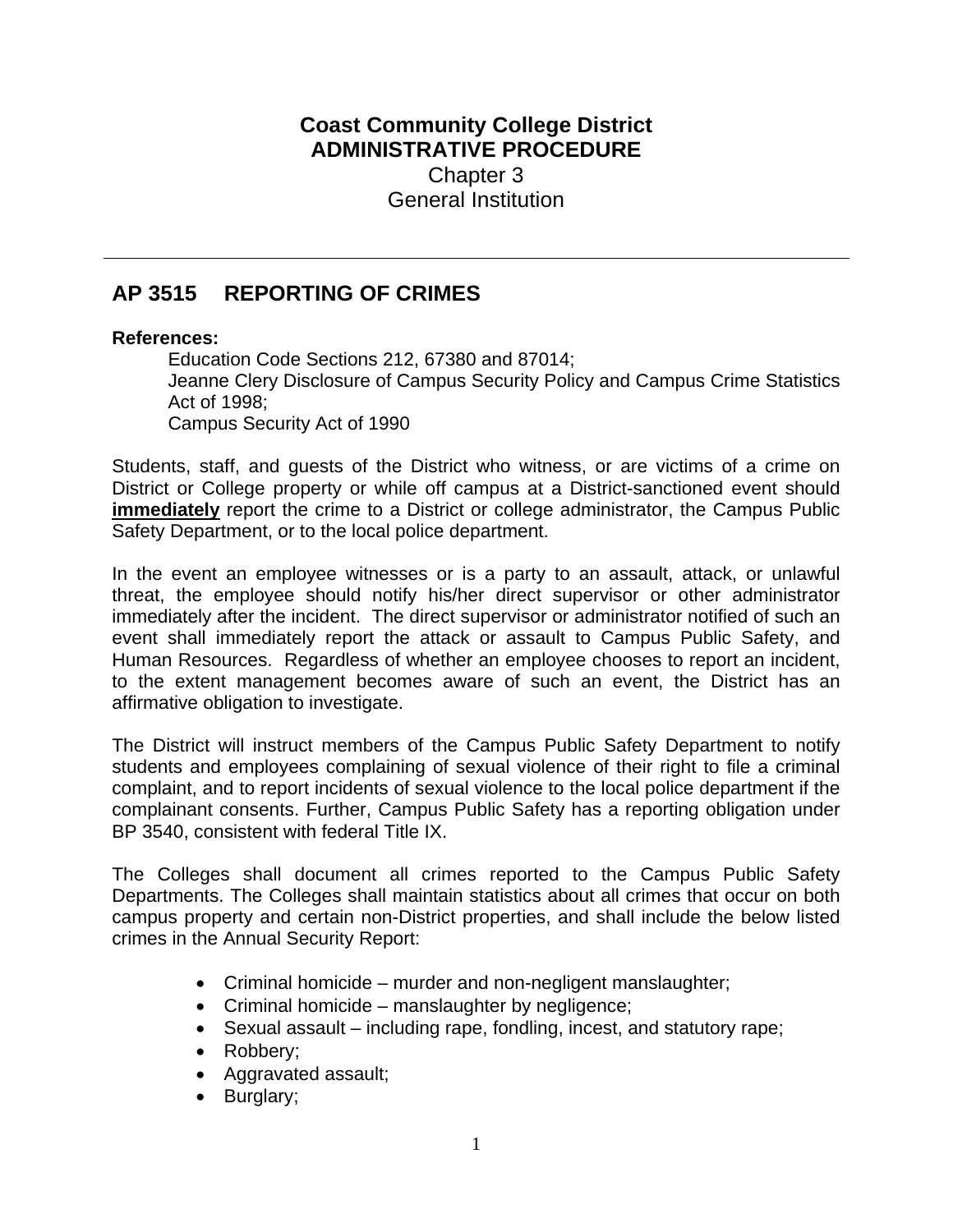- Motor vehicle theft;
- Arson;
- Hate Crimes-any of the listed crimes and any incidents of Larceny-Theft, Simple Assault, Intimidations, or Destruction/Damage/Vandalism of Property that were motivated by bias;
- Domestic Violence:
- Dating Violence;
- Stalking;
- Arrests for liquor law violations, drug law violations, and illegal weapons possession;
- Persons who were not arrested for liquor law violations, drug law violations, and illegal weapons possession, but who were referred for campus disciplinary action for same;
- Crimes that manifest evidence that the victim was intentionally selected because of the victim's actual or perceived race, gender, religion, sexual orientation, ethnicity, or disability and involve larceny-theft, simple assault, intimidation, destruction/damage/vandalism of property, or any other crime involving bodily injury.

In the event that an incident occurs, either on or off campus, that, in the judgment of the Chancellor or designee, constitutes an ongoing or continuing threat, a campus wide "timely warning" will be issued. The warning will be issued through the college e-mail system to students, faculty, staff and the campus' student newspaper. The information shall be disseminated by the Campus Public Safety Department or college and/or District Public Affairs Office in a manner that aids the prevention of similar crimes.

Depending on the particular circumstances of the crime, especially in all situations that could pose an immediate threat to the community and individuals, the President and/or Chief Business Officer may also post a notice on the campus-wide electronic bulletin board or other display boards to provide the community with more immediate notification. The electronic bulletin board is immediately accessible via computer by all faculty, staff, and students. Anyone with information about an incident which may require an immediate warning to the campus community should report the circumstances to the Campus Public Safety Department by phone or in person as soon as possible.

The District shall not be required to provide a timely warning with respect to crimes confidentially reported to a licensed mental health professional.

If there is an immediate threat to the health or safety of students or employees occurring on campus, the District shall follow its established emergency notification procedures.

Each College shall annually collect crime statistics from campus and local law enforcement agencies. All College staff with significant responsibility for student and campus activities shall report crimes about which they receive information.